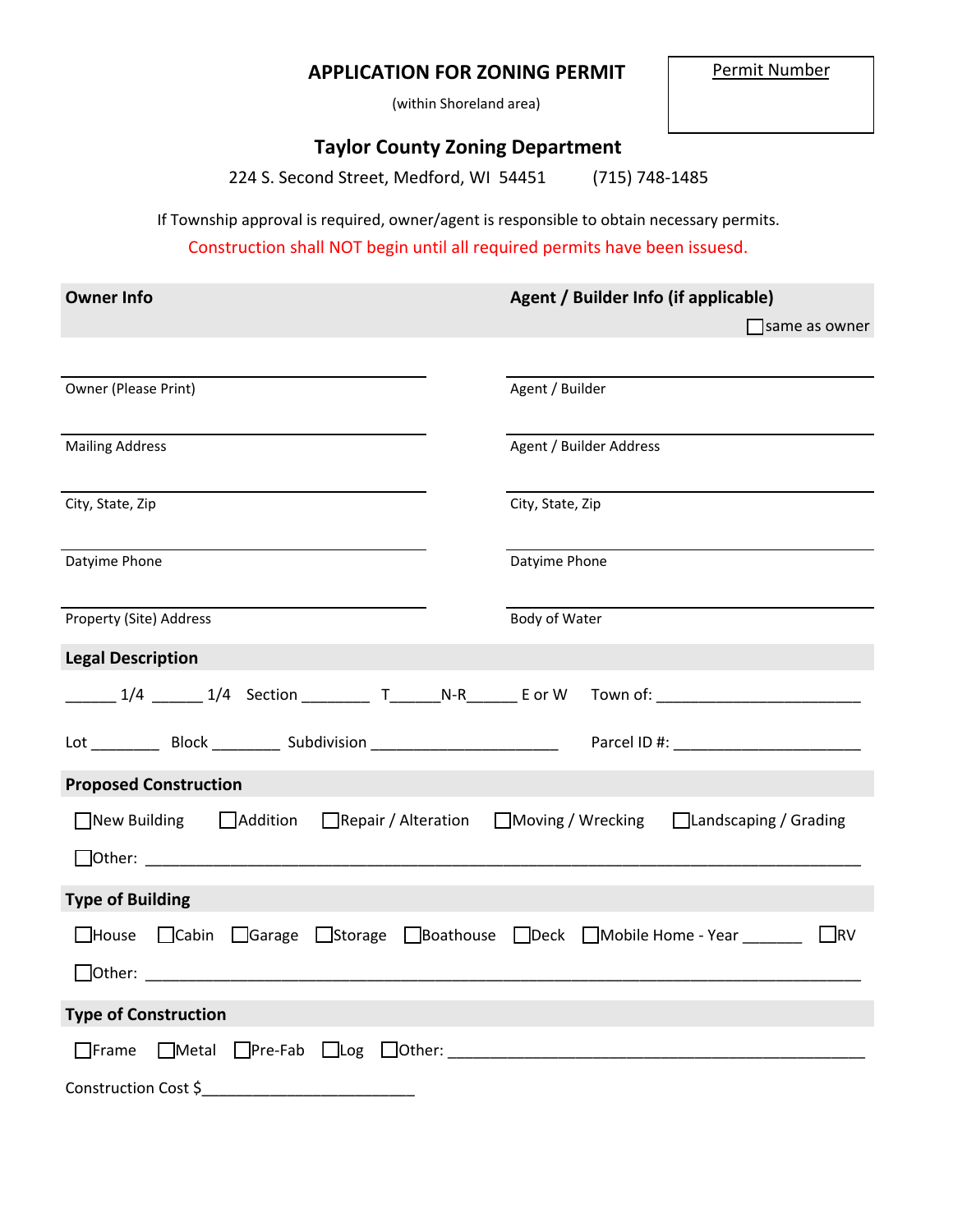| <b>Structure has the Following</b>                                                                |              |                                                                                             | <b>Other Required Permits</b> |                        |                                        |
|---------------------------------------------------------------------------------------------------|--------------|---------------------------------------------------------------------------------------------|-------------------------------|------------------------|----------------------------------------|
| $\Box$ Yes                                                                                        | $\square$ No | Electricity                                                                                 |                               | $\Box$ Sanitary        |                                        |
| $\Box$ Yes                                                                                        | $\Box$ No    | Plumbing                                                                                    |                               | $\Box$ Town            |                                        |
| $\Box$ Yes                                                                                        | $\Box$ No    | <b>Sleeping Accommodations</b>                                                              |                               |                        | Uniform Dwelling Code                  |
| $\Box$ Yes                                                                                        | $\square$ No | <b>Property Address Assigned</b>                                                            |                               | $\Box$ DNR / Army Corp |                                        |
|                                                                                                   |              |                                                                                             |                               |                        |                                        |
| <b>Detailed Project Description</b>                                                               |              |                                                                                             |                               |                        |                                        |
|                                                                                                   |              |                                                                                             |                               |                        |                                        |
|                                                                                                   |              |                                                                                             |                               |                        |                                        |
|                                                                                                   |              |                                                                                             |                               |                        |                                        |
|                                                                                                   |              |                                                                                             |                               |                        |                                        |
|                                                                                                   |              | Anticipated Start Date (mm/dd/yyyy) __________________                                      |                               |                        |                                        |
| <b>Building Site Dimensions</b>                                                                   |              |                                                                                             |                               |                        |                                        |
| Project #1:                                                                                       |              |                                                                                             |                               |                        |                                        |
|                                                                                                   |              |                                                                                             |                               |                        |                                        |
|                                                                                                   |              | Height from Grade to Peak ____________ ft                                                   |                               |                        | Grand Total _________ includes eaves   |
| Project #2:                                                                                       |              |                                                                                             |                               |                        |                                        |
|                                                                                                   |              |                                                                                             |                               |                        |                                        |
|                                                                                                   |              | Height from Grade to Peak __________ ft                                                     |                               |                        | Grand Total ___________ includes eaves |
|                                                                                                   |              | Calculate impervious surface. (Roofed/Paved or other surfaces water cannot penetrate.)      |                               |                        |                                        |
|                                                                                                   |              | ** A maximum of 15% impervious surface is allowed.                                          |                               |                        |                                        |
| <b>Calculate Lot Area</b>                                                                         |              |                                                                                             |                               |                        |                                        |
|                                                                                                   |              |                                                                                             |                               |                        |                                        |
|                                                                                                   |              |                                                                                             |                               |                        |                                        |
|                                                                                                   |              | Multiply lot width by lot depth: ______________ sq ft                                       |                               |                        |                                        |
|                                                                                                   |              | * If lot is more than 300 feet deep, multiply lot width by 300 ft: ______________ sq ft     |                               |                        |                                        |
|                                                                                                   |              | <b>Calculate Impervious Surface Area</b>                                                    |                               |                        |                                        |
|                                                                                                   |              | a) Determine the total size of your projects listed above (include eaves) ___________ sq ft |                               |                        |                                        |
| b) Determine the total size of all existing roofed structures (include eaves) _____________ sq ft |              |                                                                                             |                               |                        |                                        |
| c) Determine the total size of all existing paved/bricked/blocked surfaces ____________ sq ft     |              |                                                                                             |                               |                        |                                        |
|                                                                                                   |              | Add totals from a thru c to determine total impervious surface _____________ sq ft          |                               |                        |                                        |
| Total Used ____________                                                                           |              |                                                                                             |                               |                        |                                        |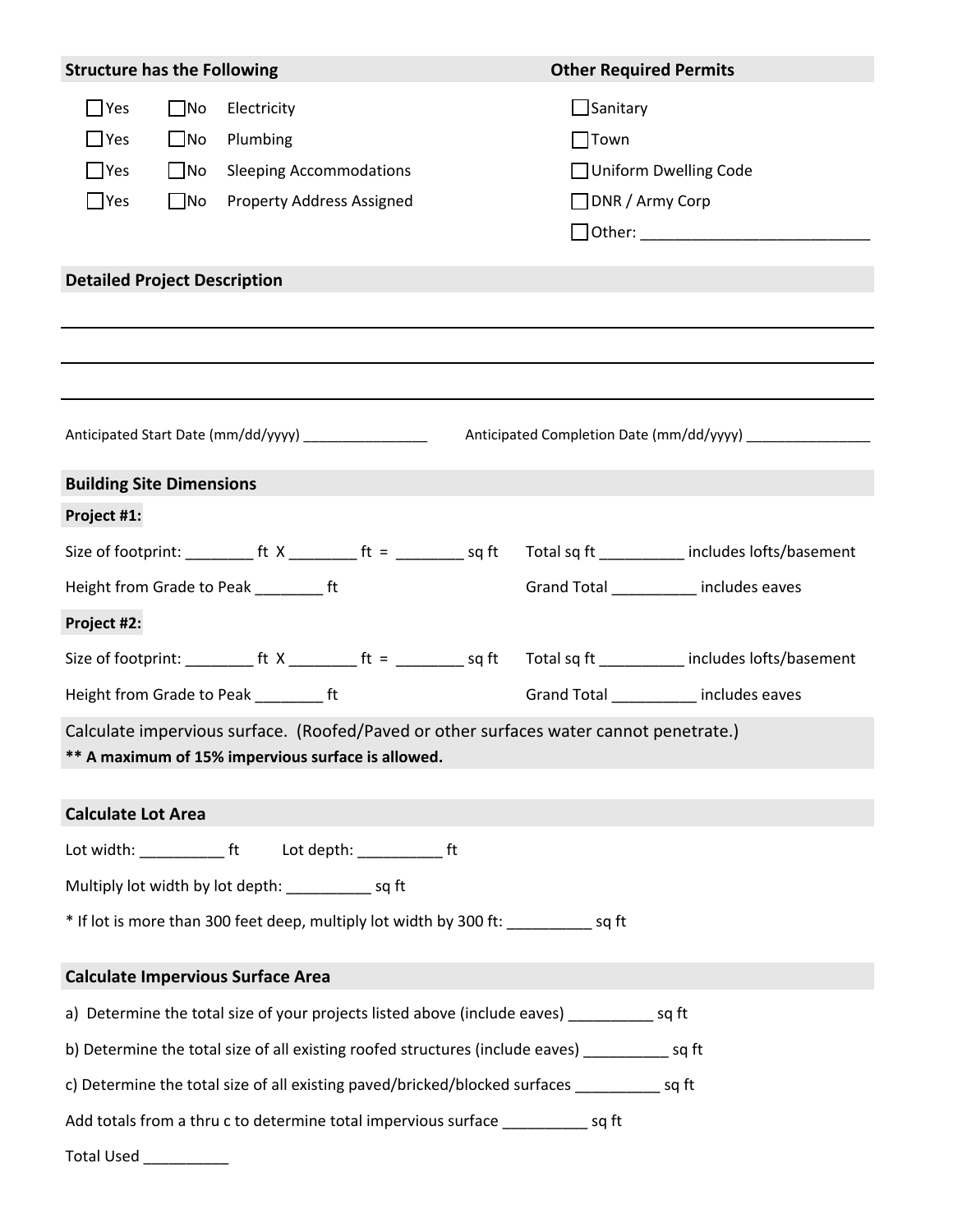### **The following must be completed and submitted with the Zoning Application. FEES**

Application Fee: \$100 □Site Plan □Stake/Flag Project □Application Fee | After-The-Fact Fee: \$200 Re-Inspection Fee: \$50

I, the undersigned, certify all information provided to the Taylor County Zoning Department is true and accurate to the best of my knowledge. I further accept all liability which may be a result of Taylor County relying on this information provided in the application. I accept the responsibility for obtaining and complying with Local, State, and Federal permit/laws associated with this project.

I further agree the structure dimensions are staked/flagged and an inspection may be made by Taylor County Zoning Department between normal business hours of Monday thru Friday. Providing any incorrect information may cause delay in the permit process or reinspection fee if applicable.

| Signature (owner / agent)  |           |  |                                                                                                                       | Date                      |           |
|----------------------------|-----------|--|-----------------------------------------------------------------------------------------------------------------------|---------------------------|-----------|
|                            |           |  | DO NOT WRITE BELOW THIS LINE                                                                                          |                           |           |
| <b>** PERMIT ACTION **</b> |           |  |                                                                                                                       |                           |           |
| $\Box$ Issued              |           |  |                                                                                                                       |                           |           |
| $\Box$ Denied              |           |  |                                                                                                                       |                           |           |
| For the following reasons: |           |  | Zoning Administrator                                                                                                  |                           |           |
|                            |           |  |                                                                                                                       |                           |           |
|                            |           |  |                                                                                                                       |                           |           |
| <b>Preinspection:</b> Pres | $\Box$ No |  |                                                                                                                       | Mitigation Required: PYes | $\Box$ No |
| <b>On-Site Inspection:</b> |           |  |                                                                                                                       |                           |           |
| <b>On-Site Inpsection:</b> |           |  |                                                                                                                       |                           |           |
| <b>Remarks:</b>            |           |  | <u> 1980 - Jan Stern Stern Stern Stern Stern Stern Stern Stern Stern Stern Stern Stern Stern Stern Stern Stern St</u> |                           |           |
|                            |           |  |                                                                                                                       |                           |           |
|                            |           |  |                                                                                                                       |                           |           |
|                            |           |  |                                                                                                                       |                           |           |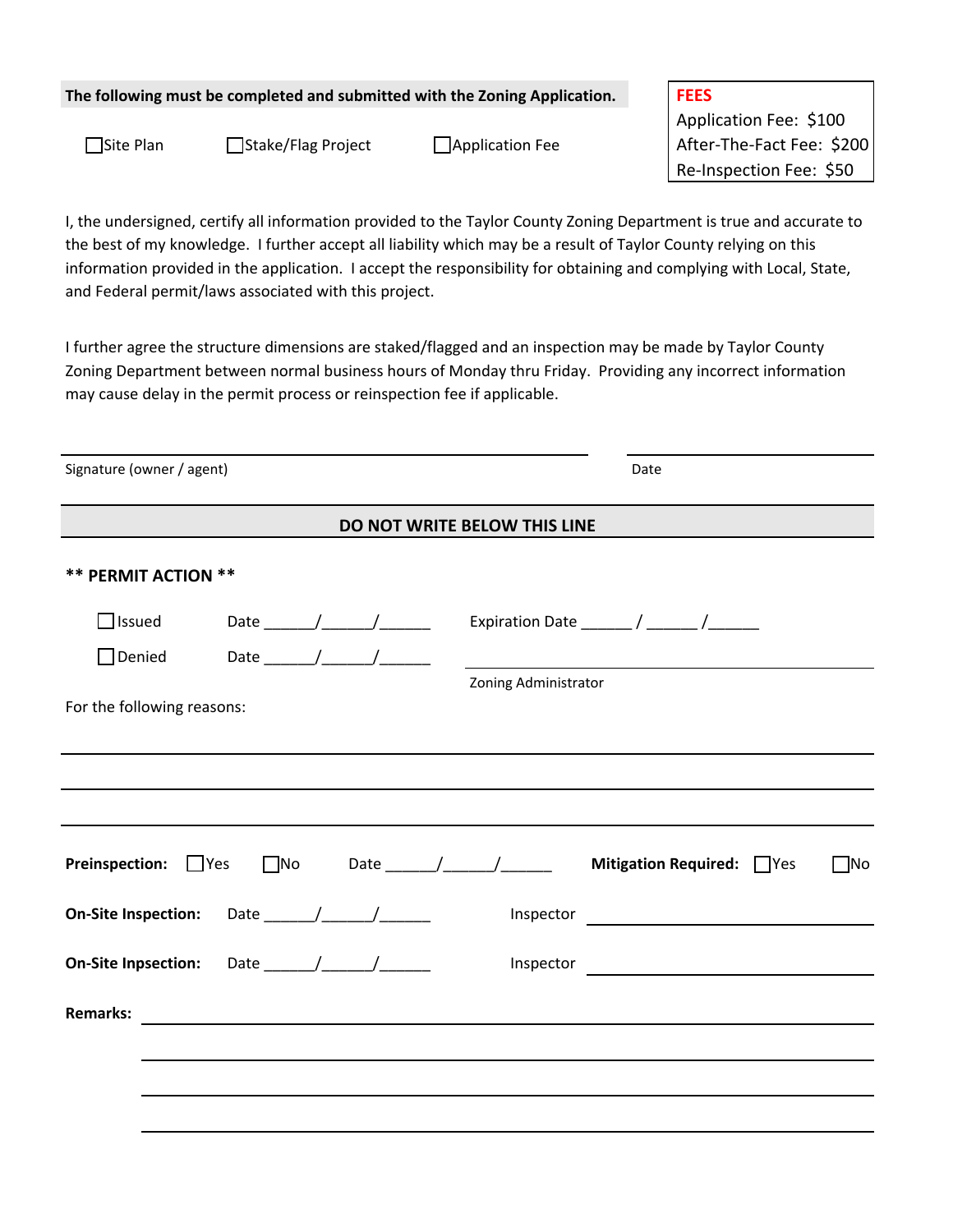### **Plot Plan**

1. Show the location and size of all existing building(s) (EB) and all new buildings (NB) and indicate North (N).

2. Show the location and distance to the well (W), holding tank (HT) or septic tank (ST) and drainfield (DF) or mound (M).

3. Show the location of any lake, flowage, stream or river.

4. Show dimensions of the following: (a) Building to all lot lines; (b) Building to center line of road; (c) Building to lake, river,

stream or wetland. Eaves and overhangs are a part of the structure and are required to meet setbacks. Note: If building is in a large parcel, distances to not more than three lot lines may be estimated.

5. Show building dimensions.

6. Stake or mark proposed location of all new building(s).

7. Show vegetative buffer zone (location of viewing corridor) -- 35 ft for every 100 ft.

8. If separate plans are submitted by an architect, engineer, builder, plumber, etc., the plans must be signed and dated by the owner.

Scale: 1 block = \_\_\_\_\_\_\_\_\_\_\_\_\_ Feet

If drawing is not to scale, show all dimensions.

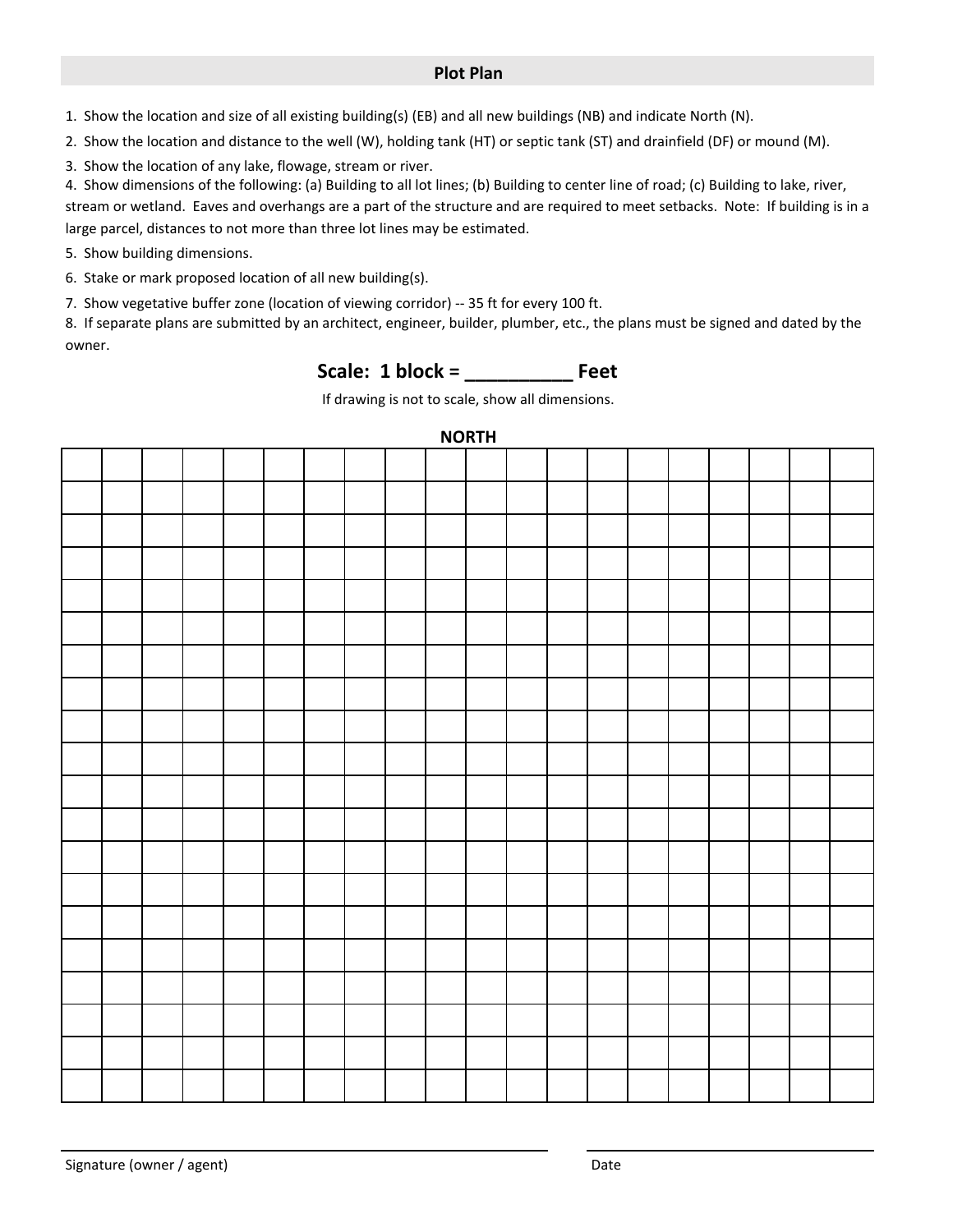## **SUMMARY FROM TAYLOR COUNTY SHORELAND ZONING ORDINANCE**

| <b>FROM DWELLING TO:</b>       |      |        |  |
|--------------------------------|------|--------|--|
| Septic tank                    |      | 5 Feet |  |
| Holding tank                   | 5 Ft |        |  |
|                                |      |        |  |
| I of line                      |      | - Ft   |  |
| Bed/Trench                     |      | - Ft   |  |
|                                |      |        |  |
|                                |      |        |  |
|                                |      |        |  |
|                                |      |        |  |
|                                |      |        |  |
|                                |      |        |  |
| *WHICHEVER DISTANCE IS GREATER |      |        |  |

#### **FROM WELL TO**:

| Septic tank  |  |          |      |
|--------------|--|----------|------|
| Holding tank |  | - 25. Ft |      |
| Bed/Trench   |  | 50F      |      |
|              |  |          |      |
|              |  |          |      |
|              |  |          | 8 Ft |

#### **FROM BED/TRENCH TO**:

| <b>Building</b> | 10Ft    |      |  |
|-----------------|---------|------|--|
| Lot line        |         | 5 Ft |  |
|                 | 50 Ft   |      |  |
| Well            | 50F     |      |  |
| Swimming pool   | $15$ Ft |      |  |
|                 |         |      |  |
| TO:             |         |      |  |

### **FROM PRIVIES**

| Dwelling  | 25 Ft |  |
|-----------|-------|--|
| Lot lines | 10 Ft |  |
|           | 75 Ft |  |
| Well      | 50 Ft |  |

WISCONSIN STATUTES, Section 59.692, require counties to enact regulations for the protection of all shorelands in unincorporated areas.

SHORELANDS AS DEFINED by the law are lands within 1,000 feet of a navigable lake, pond, or flowage and lands within 300 feet of a river or navigable stream or to the landward side of the floodplain, whichever distance is greater.

BOATHOUSES ARE ALLOWED provided that they are set back from the ordinary high water elevation.

UNDER CERTAIN CONDITIONS a variance from regulations may be granted.

BEFORE YOU BUY LAND OR BUILD call your Zoning Administrator [(715) 748-1485] who can advise you of the regulations governing shoreland use and building.